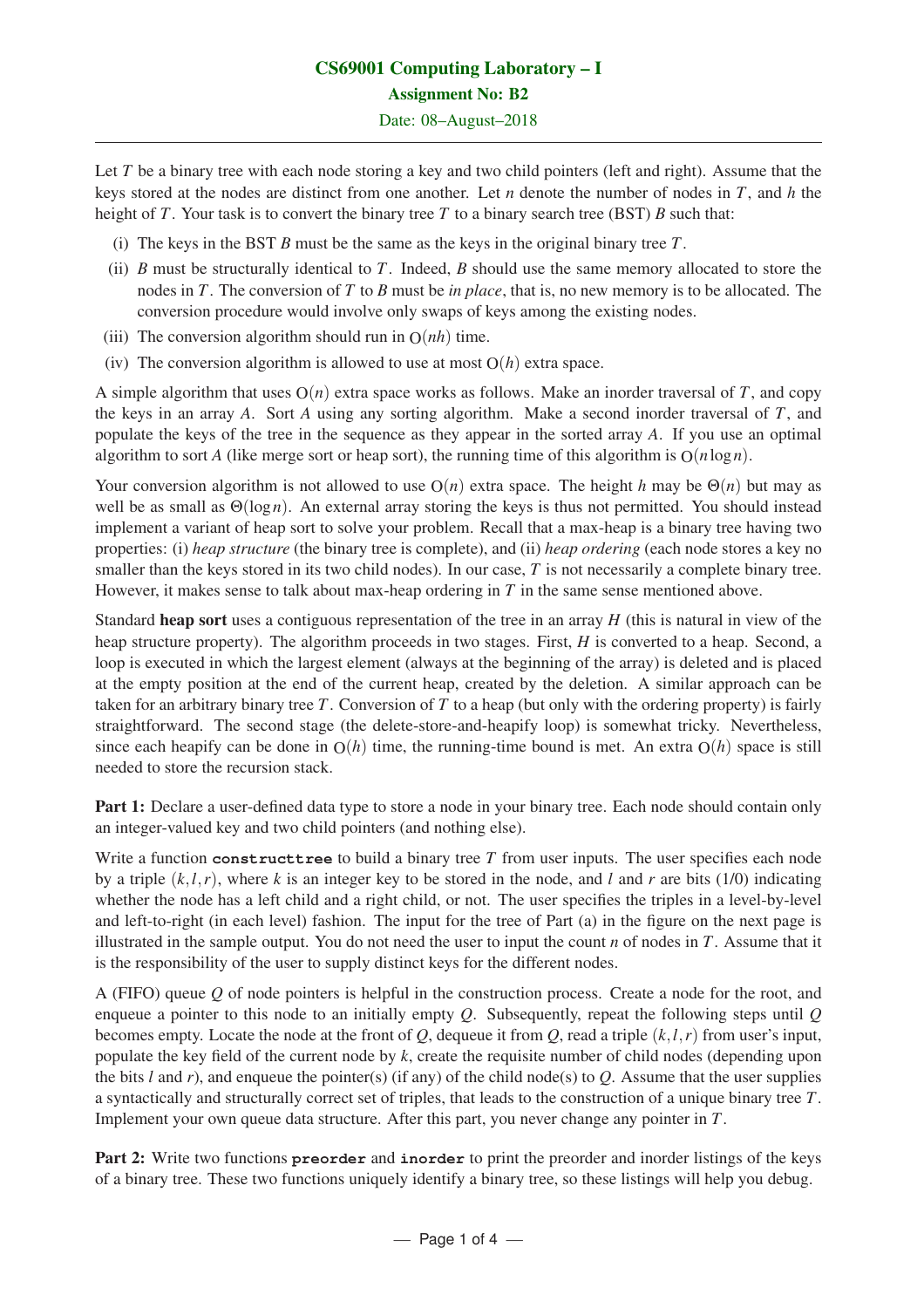

Part 3: Convert the binary tree to a max-heap with the heap ordering property (but having the same tree structure as created in Part 1). The process involves two functions **heapify** and **buildheap**. The function **heapify** takes a node *v* (a pointer to that, to be precise) as its only argument, assumes that the two subtrees of *v* are already heaps, and moves the key at *v* down the tree by swapping with child keys until the subtree rooted at *v* is converted to a heap. The other function **buildheap** works as follows.

```
if (v == NULL) return;
buildheap(v->left);
buildheap(v->right);
heapify(v);
```
The two recursive calls ensure that the two subtrees of  $\nu$  are already heaps. Subsequently, **heapify** moves the key of *v* to an appropriate position. Part (b) of the above figure shows the tree *T* converted to a heap.

Since each **heapify** runs in  $O(h)$  time (*h* is the height of *T*), the entire heap can be built in  $O(nh)$  time. However, if *T* is height-balanced, it is easy to see that **buildheap** actually takes  $O(n)$  time.

Part 4: Now, write a function **heaptoBST** which is analogous to the second stage of heap sort. This essentially involves a loop, each iteration of which does the following four tasks.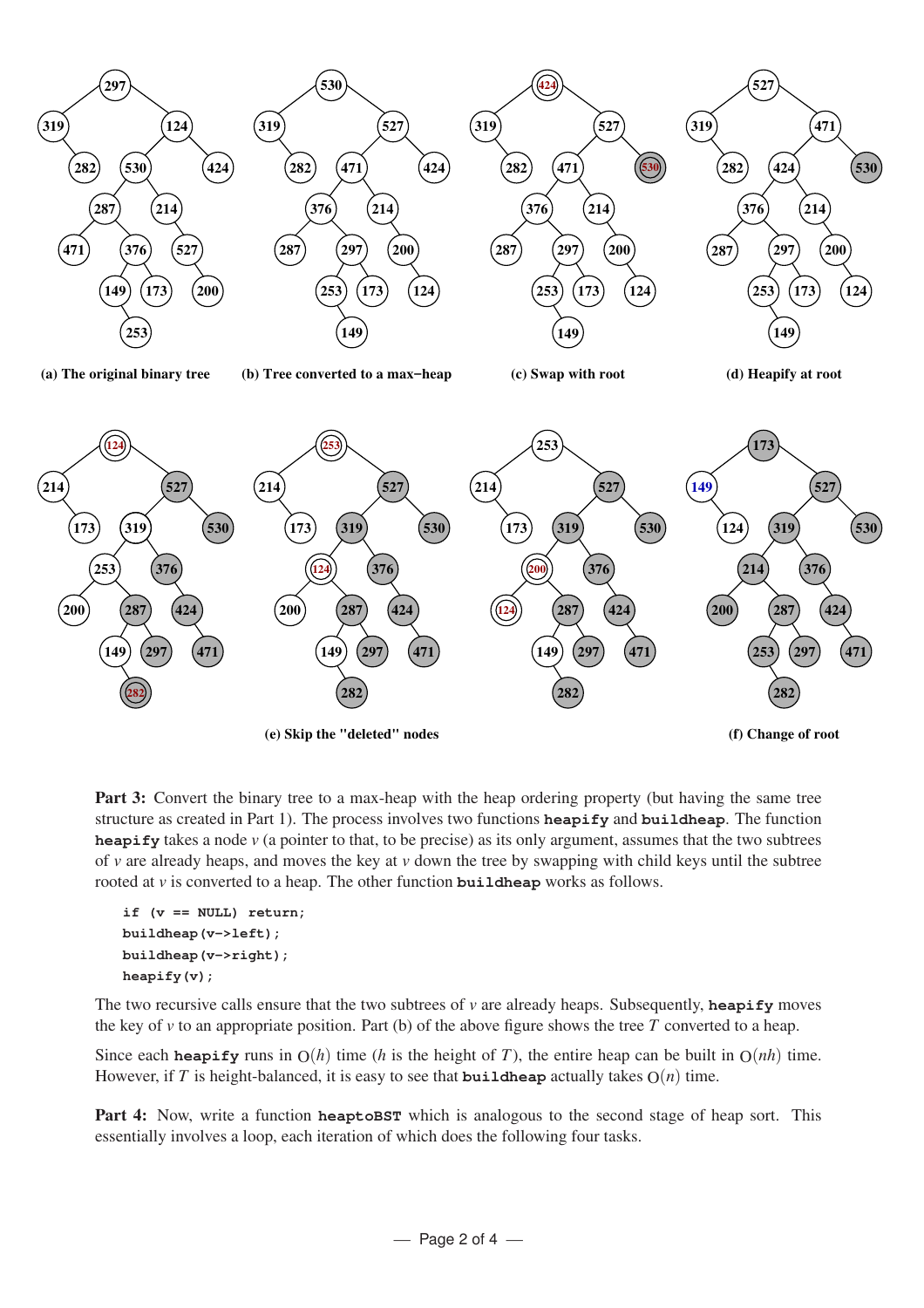- (i) Identify the *last* position in the current heap.
- (ii) Swap the key at this position with the key at the root (the root has the largest key in the current heap).
- (iii) *Delete* the last position from the current heap.
- (iv) Heapify at the root to restore heap ordering.

The *last* position of the current heap can be identified by a reverse inorder traversal of the tree. So your function should have the following structure. Here,  $T$  is the root and  $\nu$  is the current node in the traversal.

```
heaptoBST(T,v)
{
   if (v == NULL) return.
   heaptoBST(T,v->right).
   Here v is the "last" position, so Task(i) is solved.
   If v is the same as T
      Mark T as deleted (Task(iii)).
      Update the root T to T->left.
   else
       Swap T->key and v->key (this is Task(ii)).
      Mark v as deleted (Task(iii)).
      heapify at T (Task(iv)).
   heaptoBST(T,v->left);
}
```
Although conceptually simple, this procedure requires several points to consider.

*Marking a node as deleted*: You are not allowed to store a "deleted" marker (internal or external) against each node, since that calls for  $\Theta(n)$  extra space. This problem is solved as follows. After the keys of *T* and *v* are swapped (task (ii)), the node *v* contains the largest key *l* of the current heap. Any node storing a key  $\geq l$  is to be considered deleted. So you need to keep track of the last relocated root key to identify the deleted nodes. In all subsequent heapify calls, nodes with *large* values are *ignored*.

The first iteration of the relocation-followed-by-restoration task is illustrated in Parts (b)–(d) of the given figure. Part (b) shows the initial heap. The reverse inorder traversal identifies the node storing 424 as the last position. It is swapped with the key 530 at the root (Part (c)). Now, the key 424 sitting at the root should be relocated because it violates heap ordering. Its two children have keys 319 and 527, so 424 should be swapped with 527. After this, 424 has two children 471 and 530. But 530 is deleted, so we swap 424 with 471, and heapify stops here (Part (d)).

*Skip the deleted nodes*: You read it wrong, the deleted nodes should not be *ignored* but *skipped*. Look at Part (e) of the figure. The first tree in this part shows the keys after swapping 124 with 282. All nodes storing keys  $\geq 282$  are virtually deleted, and shown as shaded nodes. Now, heapify at the root implies relocation of the key 124 at the root. In normal heapify, we look at the keys of the two child nodes. Here, these two keys are 214 and 527. But 527 is deleted (it is  $\geq$  282). However, not all nodes in the subtree of 527 are deleted. Definitely, the reverse inorder traversal implies that all the nodes in the right subtree of 527 are deleted, but its left subtree may still contain undeleted nodes. So we keep on traversing left from 527. The first node encountered is 319 which is again deleted (along with its entire right subtree), so we move left further and find an undeleted node 253. So 124 should be swapped with the maximum of 214 and 253. In this case, the maximum is 253. The tree after this swap is shown in the middle tree of Part (e).

But 124 is too small to maintain heap ordering with its left child 200. This alone does not suffice. We should also keep on moving along left links in the right subtree, and try to meet the first undeleted node on the path. Here, it is 149 which is also larger than 124. But since  $200 > 149$ , we make a swap of 124 and 200, and heapify stops here (because 124 has reached a leaf node).